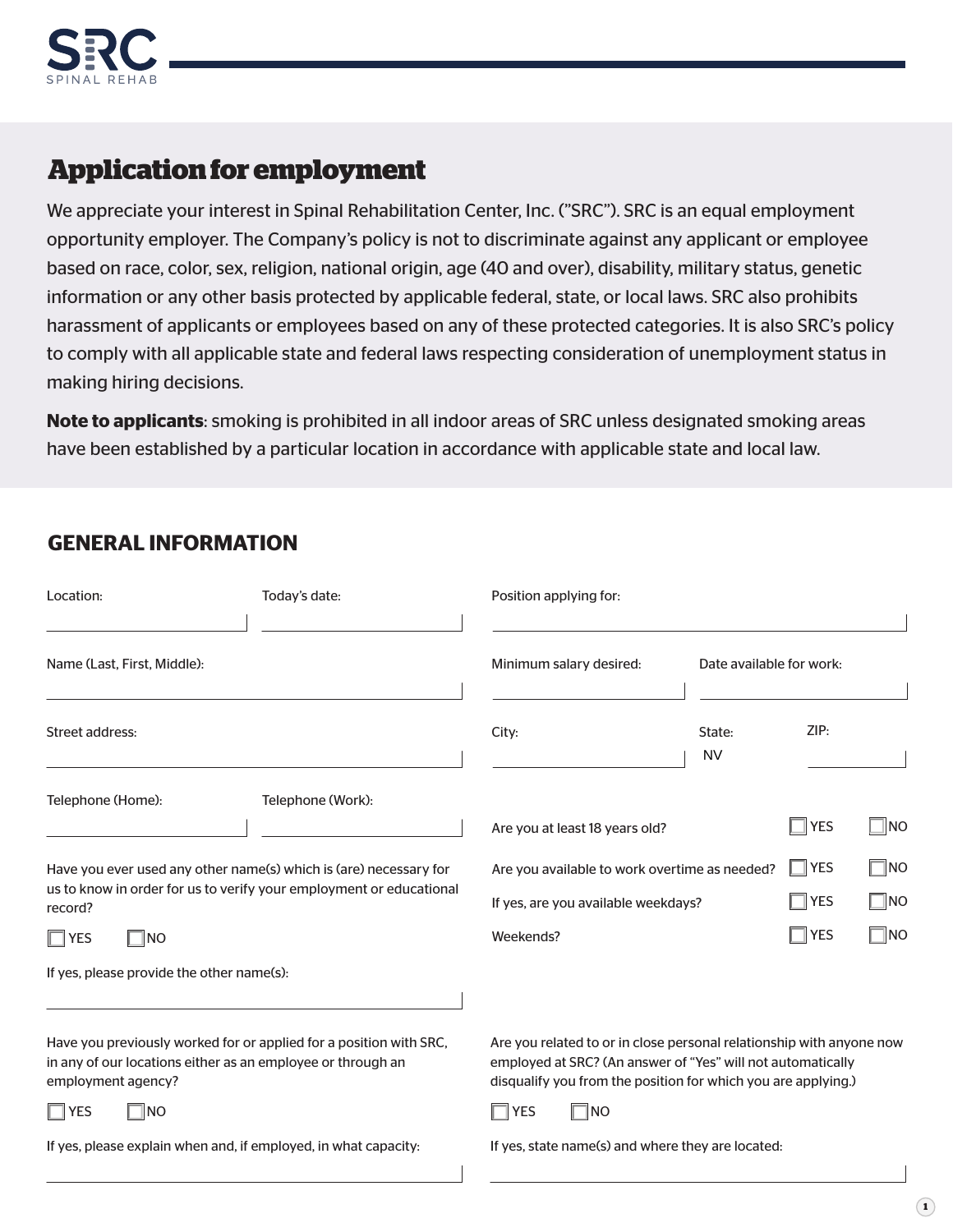

#### **PERMISSION TO WORK**

| Are you legally authorized to work in the United States? | Will you now or in the future require sponsorship for employment<br>visa status (e.g. H-1B status)? |  |  |  |
|----------------------------------------------------------|-----------------------------------------------------------------------------------------------------|--|--|--|
| $\Box$ YES<br>$\blacksquare$ NO                          | $\Box$ NO<br>$\Box$ YES                                                                             |  |  |  |
|                                                          |                                                                                                     |  |  |  |
| <b>REFERRAL INFORMATION</b>                              |                                                                                                     |  |  |  |
| Employment Agency (state name):                          | School (state name):                                                                                |  |  |  |
| <b>Reputation of Firm</b>                                | Newspaper ad (name of paper):                                                                       |  |  |  |
| Referral (state name)                                    | Other:                                                                                              |  |  |  |

# **WORK EXPERIENCE**

Please specify your complete full-time and part-time employment history, including self-employment. You may include any verified work performed on a volunteer basis. Begin with your most recent employer. If you require additional space please use the reverse side of this page and/or following page.

| Company name:                               | Telephone:           |                    |
|---------------------------------------------|----------------------|--------------------|
| Address:                                    | Employed (M/Y) from: | Employed (M/Y) to: |
| Name, title, and phone number of supervisor | Start monthly wage:  | Last monthly wage: |
| Job title and work responsibilities:        | Reason for leaving:  |                    |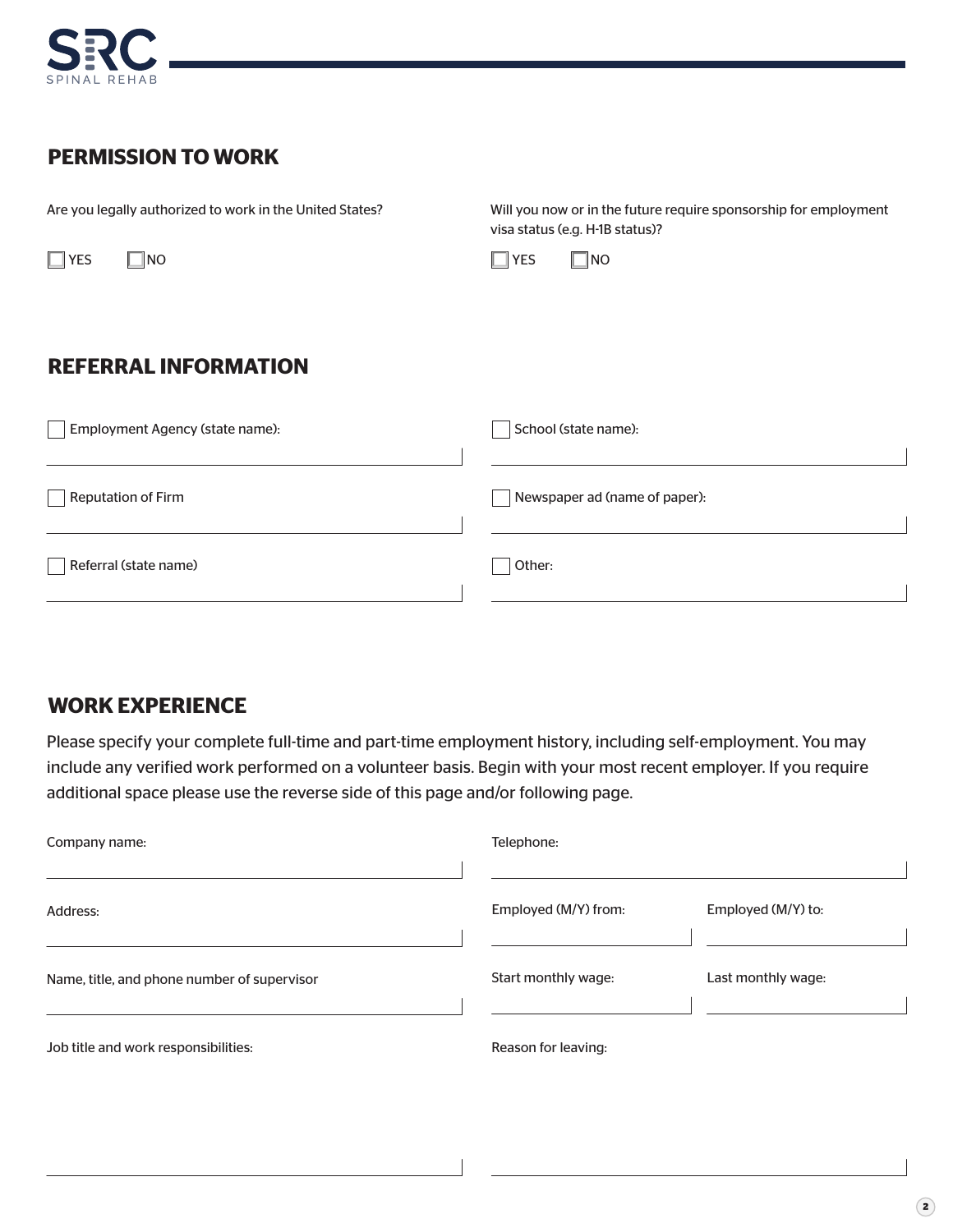

#### **WORK EXPERIENCE (CONTINUED)**

Please specify your complete full-time and part-time employment history, including self-employment. You may include any verified work performed on a volunteer basis. Begin with your most recent employer. If you require additional space please use the reverse side of this page and/or following page.

| Company name:                               | Telephone:           |                    |
|---------------------------------------------|----------------------|--------------------|
| Address:                                    | Employed (M/Y) from: | Employed (M/Y) to: |
| Name, title, and phone number of supervisor | Start monthly wage:  | Last monthly wage: |
| Job title and work responsibilities:        | Reason for leaving:  |                    |
|                                             |                      |                    |
|                                             |                      |                    |
| Company name:                               | Telephone:           |                    |
| Address:                                    | Employed (M/Y) from: | Employed (M/Y) to: |
| Name, title, and phone number of supervisor | Start monthly wage:  | Last monthly wage: |
| Job title and work responsibilities:        | Reason for leaving:  |                    |
|                                             |                      |                    |
|                                             |                      |                    |

**All employers including your current employer may be contacted to verify the information you provide.**

May we contact your current employer prior to any offer of employment?<br>  $\Box$  YES  $\Box$  NO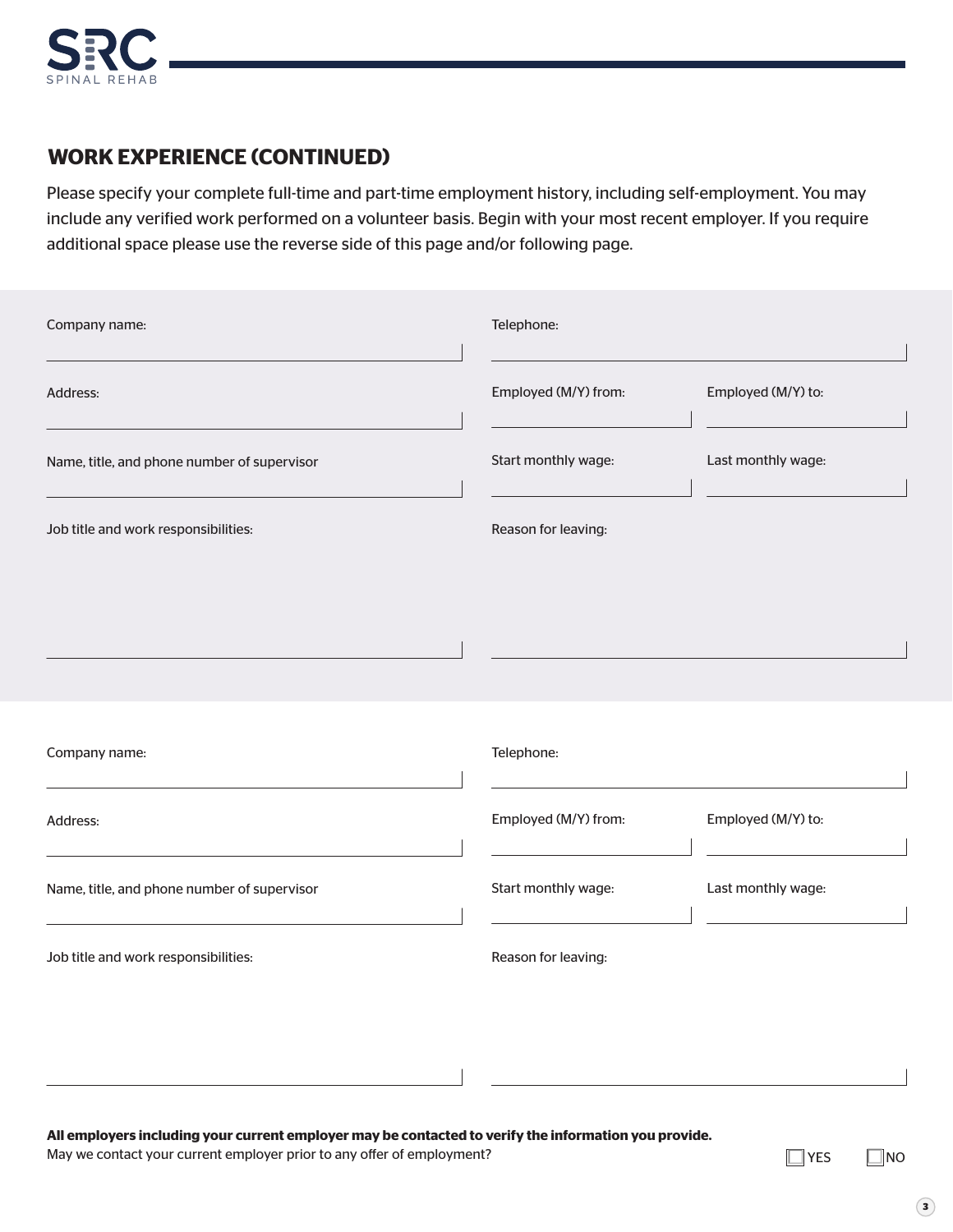

#### **PROFESSIONAL REFERENCES**

#### **Individuals not related to you. Business references preferred.**

| Name:    | Occupation: | Phone:                    |
|----------|-------------|---------------------------|
| Address: |             | Years known and capacity: |
|          |             |                           |
| Name:    | Occupation: | Phone:                    |
| Address: |             | Years known and capacity: |
|          |             |                           |
| Name:    | Occupation: | Phone:                    |
| Address: |             | Years known and capacity: |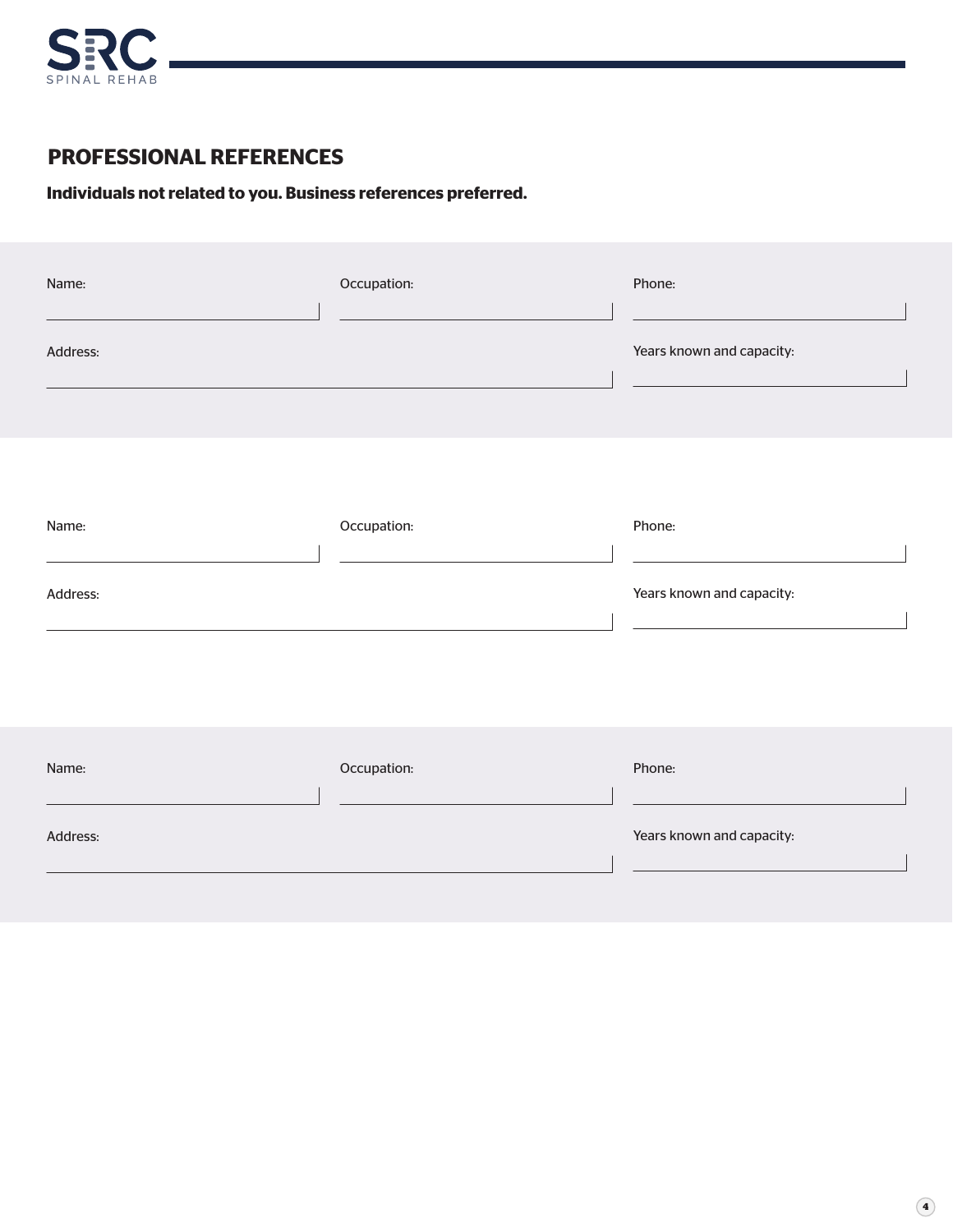

## **EDUCATION & TRAINING**

**Please include name, street, city, state and ZIP code for each school.**

| <b>GRADUATE</b>                     |                            |                       |
|-------------------------------------|----------------------------|-----------------------|
| School name:                        | Number of years completed: | Degree:               |
| School address:                     |                            | Type of course/major: |
| <b>COLLEGE</b>                      |                            |                       |
| School name:                        | Number of years completed: | Degree:               |
| School address:                     |                            | Type of course/major: |
| <b>HIGH SCHOOL</b>                  |                            |                       |
| School name:                        | Number of years completed: | Degree:               |
| School address:                     |                            | Type of course/major: |
| <b>BUSINESS / TRADE / TECHNICAL</b> |                            |                       |
| School name:                        | Number of years completed: | Degree:               |
| School address:                     |                            | Type of course/major: |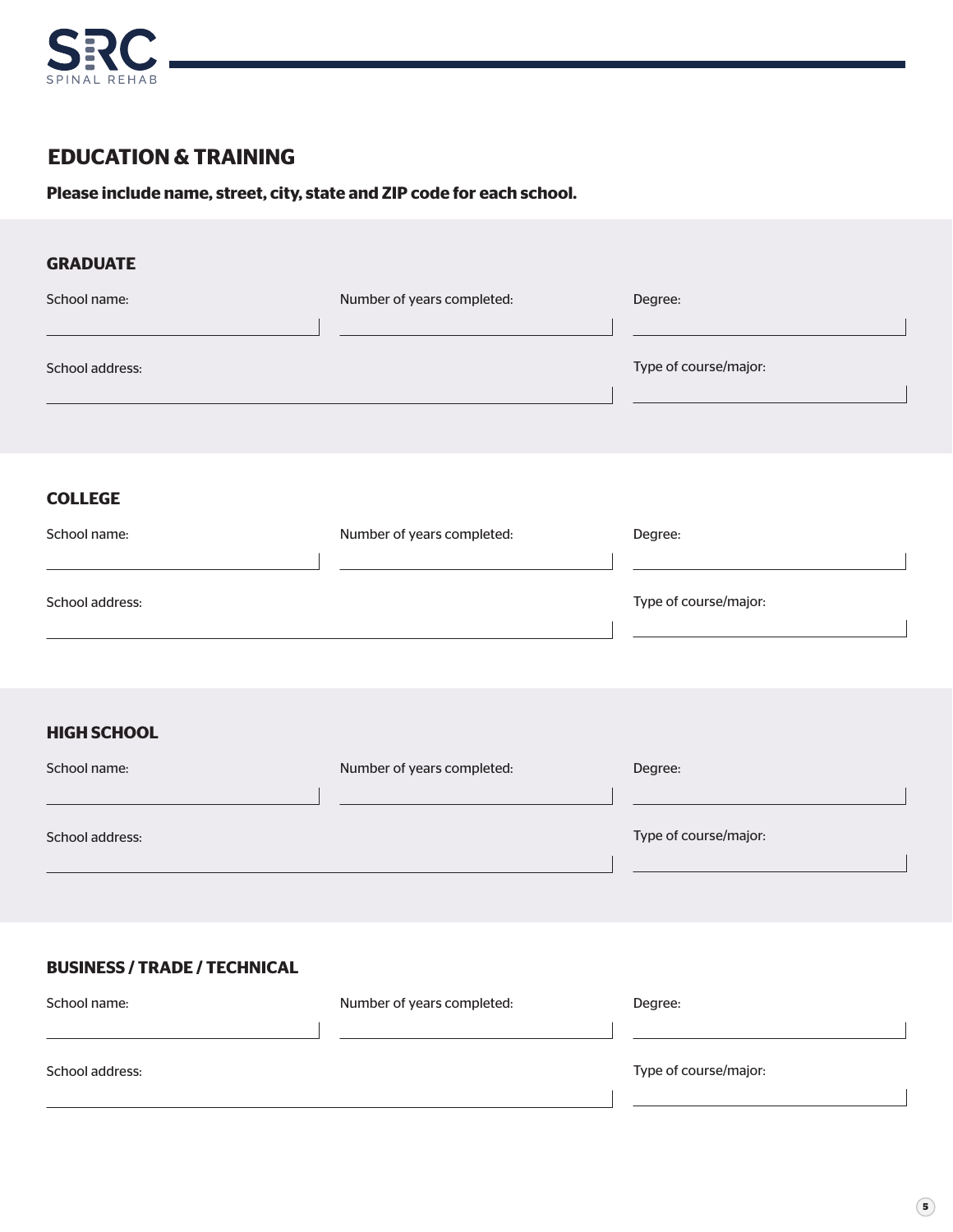

## **JOB RELATED SKILLS & QUALIFICATIONS**

**Please summarize your job-related skills and qualifications.**

#### **ADDITIONAL EMPLOYMENT INQUIRIES**

**Emergency contact person.**

Name: Phone number: Phone number: Phone number: Phone number: Phone number: Phone number: Phone number: Phone number: Phone number: Phone number: Phone number: Phone number: Phone number: Phone number: Phone number: Phone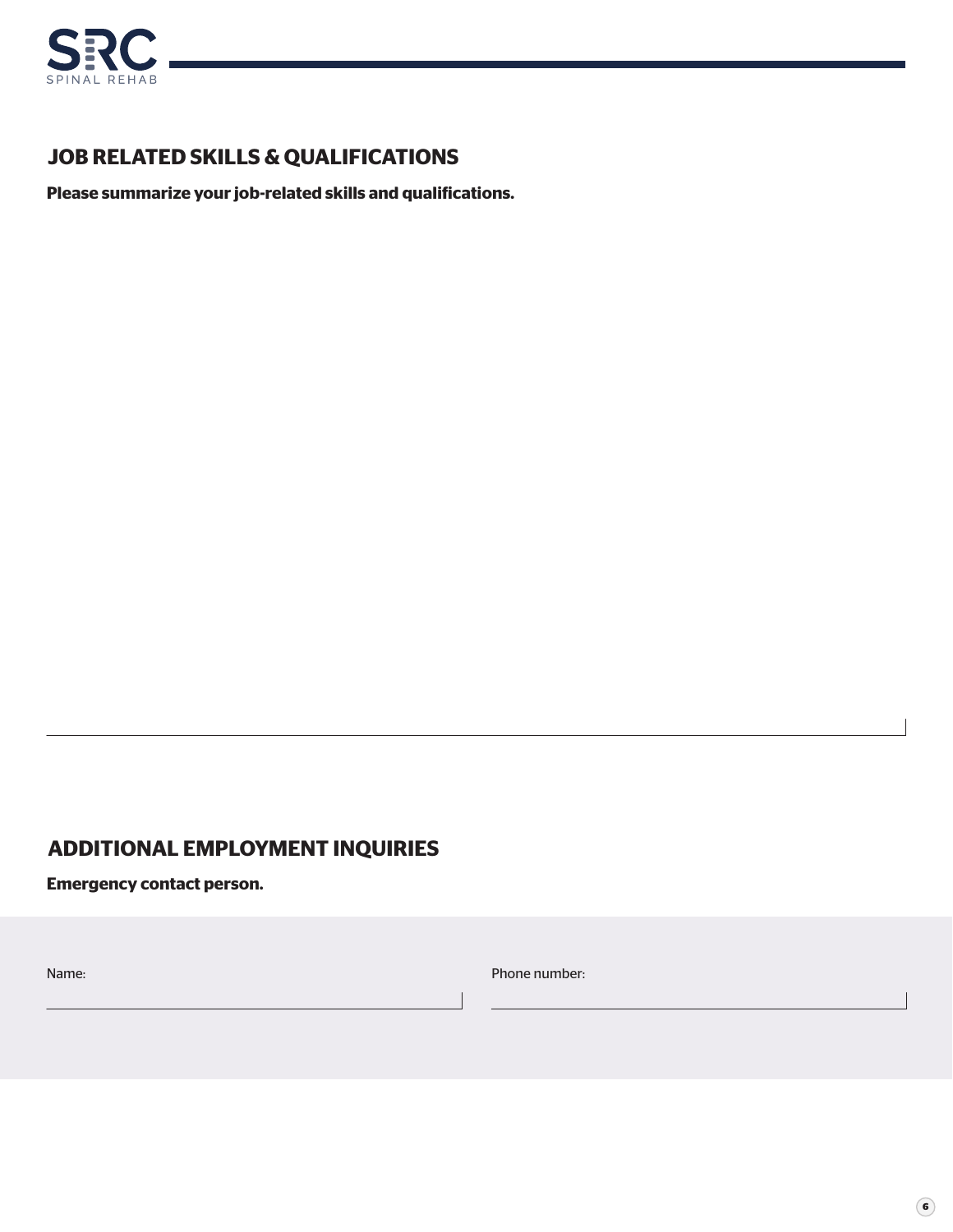

#### **CRIMINAL HISTORY INFORMATION**

#### **BEFORE answering the following question: please read the following instructions:**

Nevada applicants must disclose all felony convictions, but may limit disclosure of misdemeanor convictions to those that occurred within the last seven years and resulted in imprisonment.

Please note that you do NOT have to identify a record of any adult or juvenile arrest, detention or conviction that has been sealed, expunged, annulled, erased, pardoned or statutorily eredicated, set aside or otherwise dismissed by court order.

Please note that answering "Yes" to this question will not automatically bar you from employment. Only those crimes which are substantially related to the position you are seeking will be considered.

| Have you ever been convicted of a crime?                                    |         |                  | $\Box$ YES | $\Box$ NO |
|-----------------------------------------------------------------------------|---------|------------------|------------|-----------|
| If you answered "Yes", please provide the following additional information: |         |                  |            |           |
| Nature of offense:                                                          |         | Misdemeanor      | Felony     |           |
| Year of conviction:                                                         | County: | State:<br>Nevada |            |           |

If, subject to the specific Nevada instructions provided above, you have more than one conviction, please use the space below, or additional paper, to provide the information requested above.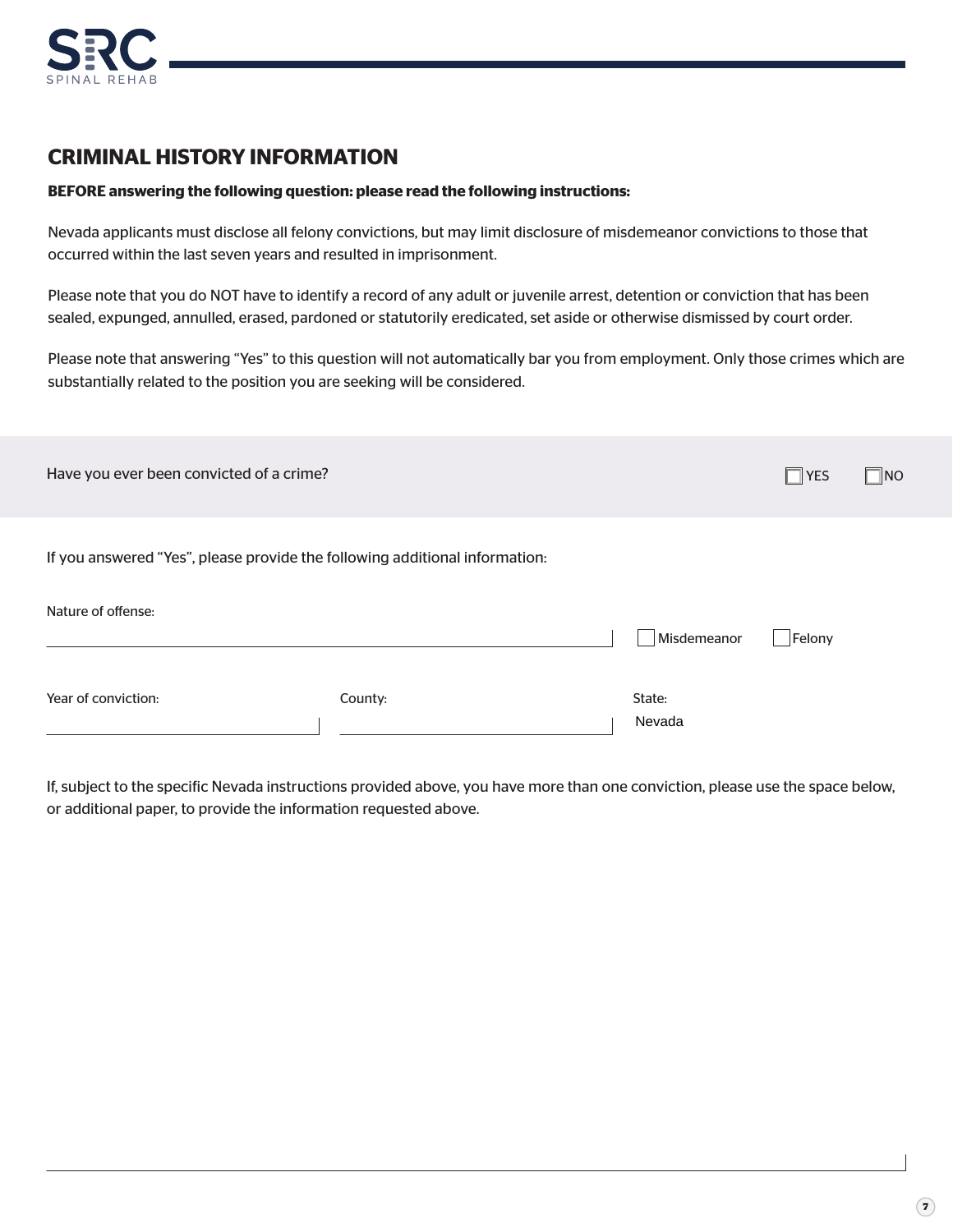

## **APPLICANT'S STATEMENT & ACKNOWLEDGMENT**

**This application is not complete until it is fully completed, signed, and all statements below have been read and initialed.**

| I certify that all of the information furnished on this application and during the application process is true,<br>complete and correct to the best of my knowledge. I understand that any misrepresentation or omission of<br>facts called for may result in refusal to hire or, if hired, may result in my dismissal at any time regardless of<br>I recognize that this employment application is not an offer for employment. I agree that I am hired by the                                                                                                            |
|----------------------------------------------------------------------------------------------------------------------------------------------------------------------------------------------------------------------------------------------------------------------------------------------------------------------------------------------------------------------------------------------------------------------------------------------------------------------------------------------------------------------------------------------------------------------------|
|                                                                                                                                                                                                                                                                                                                                                                                                                                                                                                                                                                            |
|                                                                                                                                                                                                                                                                                                                                                                                                                                                                                                                                                                            |
| employment for any specified period of time, or to make any agreement contrary to the at-will employment<br>relationship and with respect to any agreement entered into by the owner, any such agreements must be in                                                                                                                                                                                                                                                                                                                                                       |
|                                                                                                                                                                                                                                                                                                                                                                                                                                                                                                                                                                            |
|                                                                                                                                                                                                                                                                                                                                                                                                                                                                                                                                                                            |
|                                                                                                                                                                                                                                                                                                                                                                                                                                                                                                                                                                            |
| I understand that if I am offered employment, I may be required to sign a non-solicitation and non-disclosure                                                                                                                                                                                                                                                                                                                                                                                                                                                              |
|                                                                                                                                                                                                                                                                                                                                                                                                                                                                                                                                                                            |
| I understand that the Company may share the information contained in this application with other Company                                                                                                                                                                                                                                                                                                                                                                                                                                                                   |
|                                                                                                                                                                                                                                                                                                                                                                                                                                                                                                                                                                            |
|                                                                                                                                                                                                                                                                                                                                                                                                                                                                                                                                                                            |
| I hereby authorize, to the extent allowed by applicable federal state and local laws, SRC to conduct its own                                                                                                                                                                                                                                                                                                                                                                                                                                                               |
| investigation of my references, employment history and education and, further, authorize the references and<br>prior employers I have listed to disclose to the Company information related to my employment history and<br>qualifications for the position for which I am applying, without giving me prior notice of such disclosure. In<br>addition, I hereby release the Company, my former employers and all other persons, corporations, partner-<br>ships and associations from any and all claims, demands and liabilities arising out of or in any way related to |
|                                                                                                                                                                                                                                                                                                                                                                                                                                                                                                                                                                            |
| I understand and expressly agree that if employed by the Company, storage areas provided for me (locker,                                                                                                                                                                                                                                                                                                                                                                                                                                                                   |
|                                                                                                                                                                                                                                                                                                                                                                                                                                                                                                                                                                            |
|                                                                                                                                                                                                                                                                                                                                                                                                                                                                                                                                                                            |
|                                                                                                                                                                                                                                                                                                                                                                                                                                                                                                                                                                            |
|                                                                                                                                                                                                                                                                                                                                                                                                                                                                                                                                                                            |
|                                                                                                                                                                                                                                                                                                                                                                                                                                                                                                                                                                            |